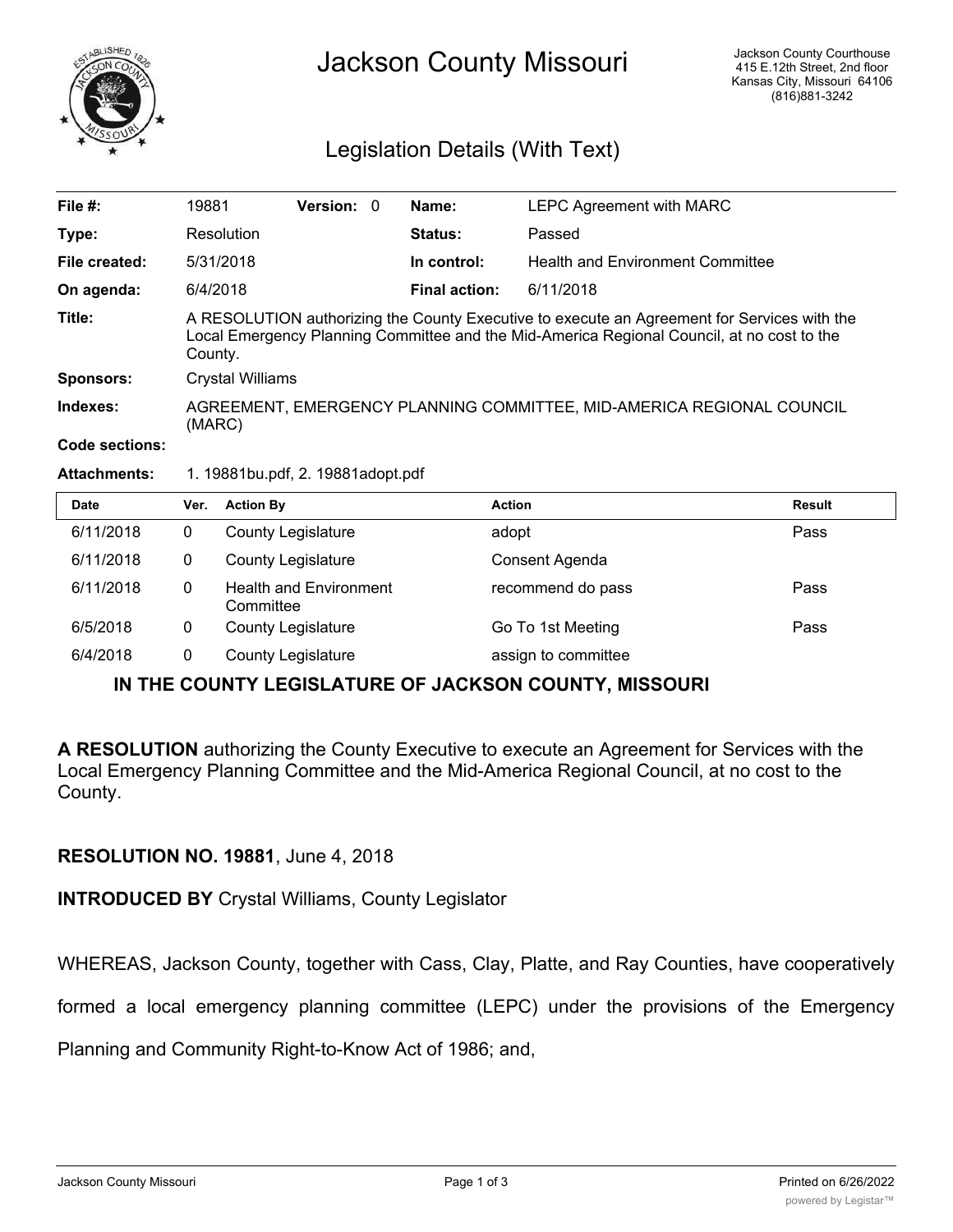WHEREAS, each county receives a grant from the Missouri Emergency Response Commission in accordance with Missouri's Emergency Planning and Community Right-to-Know Act (Sections 292.600 to 292.625, RSMo); and,

WHEREAS, these funds are paid by the State directly to the LEPC, to be used for programs which support the LEPC's hazardous materials planning and training and related activities; and,

WHEREAS, each of the five counties, as a member of the LEPC, has entered into an agreement with the Mid-America Regional Council (MARC) approving the scope of work by MARC and the LEPC on its behalf; and,

WHEREAS, MARC is a public not-for-profit organization, formed in 1972 by area cities and counties, including the counties that have formed the LEPC, to address issues and problems of mutual concern; and,

WHEREAS, MARC is able to provide the administrative and technical assistance to carry out the scope of work developed for the aforementioned grants; and,

WHEREAS, the attached Agreement for Services adequately sets out the rights and obligations of the County, the LEPC, and MARC in this regard; now therefore,

BE IT RESOLVED by the County Legislature of Jackson County, Missouri, that the attached Agreement for Services with the Mid-America Local Emergency Planning Committee and the Mid-America Regional Council be and hereby is approved; and,